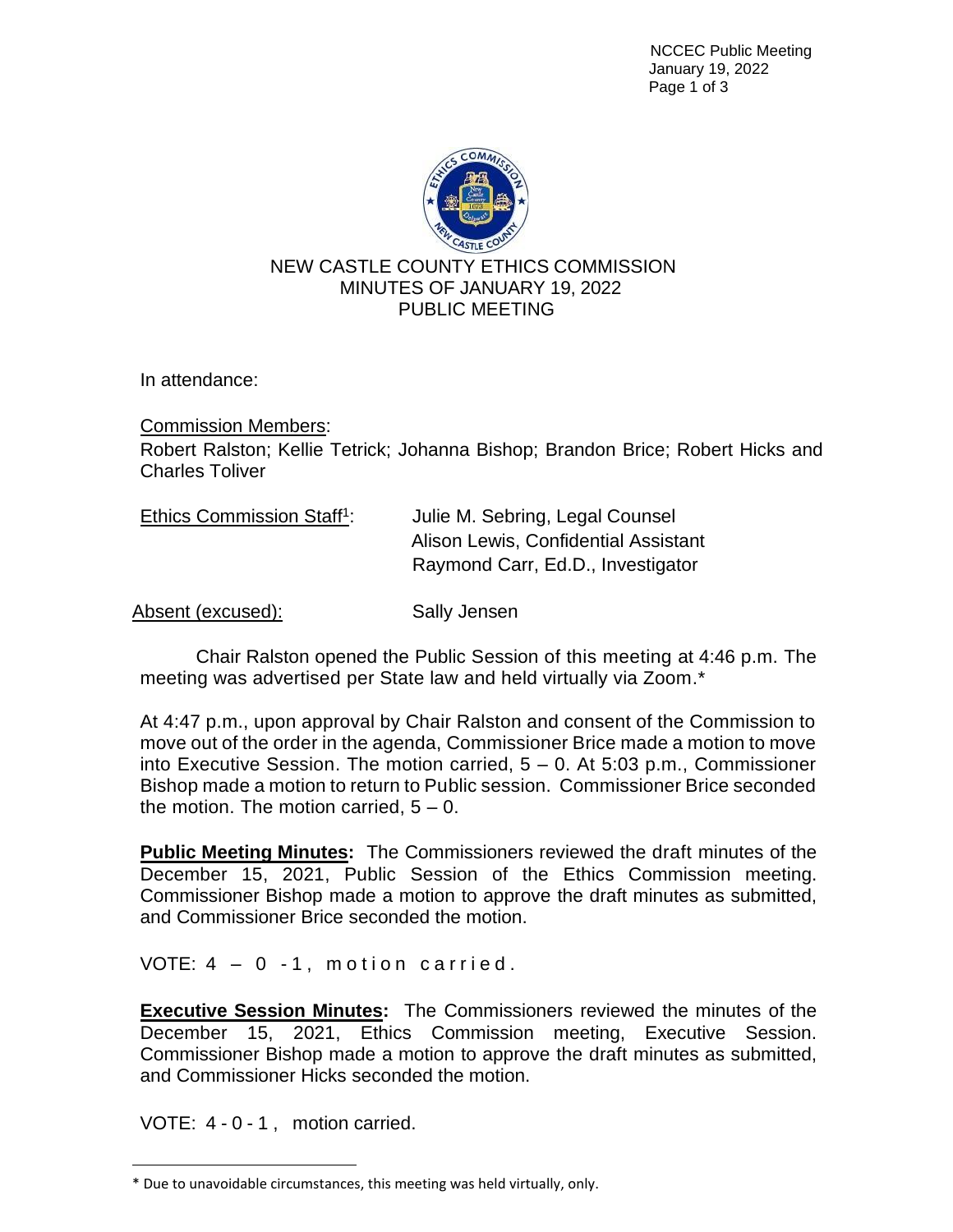**Finance Reports:** Commissioners reviewed a year-to-date expense report generated using Munis, as well as a report listing the Commission's expenses for the month of December 2021.

## **Committee Reports**

**Administrative Committee:** Counsel provided the Commissioners with an updated report on the progress being made by the ECRC with respect to Code review. Chair Ralston went through the memorandum from the ECRC and reported to the Commission the Administrative Committee's review and revisions of the recommended Code changes from the ECRC. The Commission discussed the recommended changes and adopted the recommendations from the Administrative Committee, as set forth below under New Business.

**Forms Committee:** Counsel reported to the Commission a recent issue with an SFI filing. Counsel advised the Commission that the issue experienced by the filer was not likely to have been a problem with the system software. The issue was quickly resolved by Ms. Lewis and the SFI was filed and approved.

**Training Committee**: The next scheduled Ethics Code training for County officials and employees will be held on Wednesday, January 27, 2022 (10 a.m - noon) via Zoom. The Zoom link will be sent to the Commissioners.

## **Ethics Commission Office updates**:

The next Commission meeting is scheduled for Wednesday, February 9, 2022, as a hybrid meeting per State law. New Castle County reinstated its face mask policy while in County buildings, so anyone entering a County building will be required to wear a mask. Additionally, the safety protocols for in-person attendance at the Ethics Commission meeting are included on the meeting notices and agenda, which are posted and advertised prior to each meeting per State law.

Counsel was asked if there was any update on the email address issue that was discussed at the last meeting. Counsel advised that she had not yet spoken with Delmarva Digital about that but would contact them as soon as practicable.

## **Old Business**:

FY23 Budget Presentation: The FY23 budget presentation to the County Executive is scheduled for Wednesday, January 26, 2022, at 9:00 a.m. The presentation will be held virtually via Microsoft Teams. Counsel and Commissioners decided to hold a "test" meeting on Microsoft Teams because they do not usually use Teams for meetings. Ms. Lewis will schedule and advise the Commissioners and Counsel of the same. Chair Ralston will be presenting the FY23 budget request to the County Executive on the 26<sup>th</sup>. Any Commissioner planning to attend that meeting should let Counsel or Ms. Lewis know as soon as possible so that we can make sure that they receive the Teams link for the meeting.